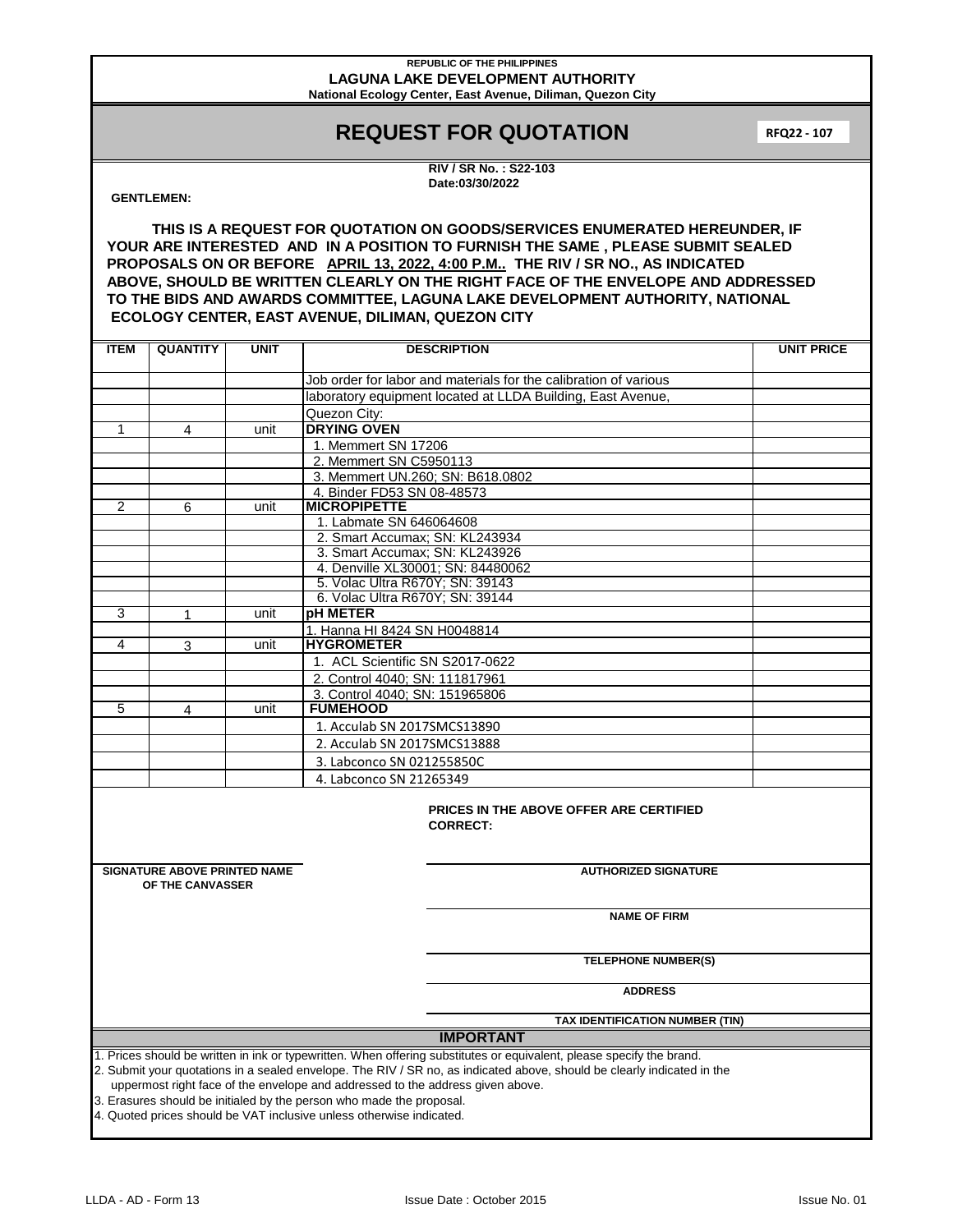# **REQUEST FOR QUOTATION**

**RFQ22 - 107**

**RIV / SR No. : S22-103 Date:03/30/2022**

### **GENTLEMEN:**

**THIS IS A REQUEST FOR QUOTATION ON GOODS/SERVICES ENUMERATED HEREUNDER, IF YOUR ARE INTERESTED AND IN A POSITION TO FURNISH THE SAME , PLEASE SUBMIT SEALED PROPOSALS ON OR BEFORE APRIL 13, 2022, 4:00 P.M.. THE RIV / SR NO., AS INDICATED ABOVE, SHOULD BE WRITTEN CLEARLY ON THE RIGHT FACE OF THE ENVELOPE AND ADDRESSED TO THE BIDS AND AWARDS COMMITTEE, LAGUNA LAKE DEVELOPMENT AUTHORITY, NATIONAL ECOLOGY CENTER, EAST AVENUE, DILIMAN, QUEZON CITY**

| <b>ITEM</b>                                                                                                                                                                                                                                                                                                                                                                                                                                                                      | <b>QUANTITY</b>                                                                        | <b>UNIT</b> | <b>DESCRIPTION</b>                                    | <b>UNIT PRICE</b> |  |  |
|----------------------------------------------------------------------------------------------------------------------------------------------------------------------------------------------------------------------------------------------------------------------------------------------------------------------------------------------------------------------------------------------------------------------------------------------------------------------------------|----------------------------------------------------------------------------------------|-------------|-------------------------------------------------------|-------------------|--|--|
|                                                                                                                                                                                                                                                                                                                                                                                                                                                                                  |                                                                                        |             |                                                       |                   |  |  |
|                                                                                                                                                                                                                                                                                                                                                                                                                                                                                  |                                                                                        |             | page 2 of 5 of RFQ22-107                              |                   |  |  |
| 6                                                                                                                                                                                                                                                                                                                                                                                                                                                                                | $\mathbf{1}$                                                                           | unit        | <b>CONDUCTIVITY METER</b>                             |                   |  |  |
|                                                                                                                                                                                                                                                                                                                                                                                                                                                                                  |                                                                                        |             | 1. Beckman kit 530 SN 920198                          |                   |  |  |
| $\overline{7}$                                                                                                                                                                                                                                                                                                                                                                                                                                                                   | 13                                                                                     | unit        | <b>BOTTLE TOP DISPENSER/DISPENSETTE</b>               |                   |  |  |
|                                                                                                                                                                                                                                                                                                                                                                                                                                                                                  |                                                                                        |             | 1. Socorex, 5-50ml SN 25011149                        |                   |  |  |
|                                                                                                                                                                                                                                                                                                                                                                                                                                                                                  |                                                                                        |             | 2. Boeco, 1-5ml SN 05E8750                            |                   |  |  |
|                                                                                                                                                                                                                                                                                                                                                                                                                                                                                  |                                                                                        |             | 3. Socorex, 1-10 mL                                   |                   |  |  |
|                                                                                                                                                                                                                                                                                                                                                                                                                                                                                  |                                                                                        |             | 4. Isolab, 60 ml SN 16318897                          |                   |  |  |
|                                                                                                                                                                                                                                                                                                                                                                                                                                                                                  |                                                                                        |             | 5. Vitlab Simplex2, 5ml SN 18L68376                   |                   |  |  |
|                                                                                                                                                                                                                                                                                                                                                                                                                                                                                  |                                                                                        |             | 6. Vitlab Simplex2, 5ml SN 18K47592                   |                   |  |  |
|                                                                                                                                                                                                                                                                                                                                                                                                                                                                                  |                                                                                        |             | 7. Socorex 1-10 mL; SN: 24111487                      |                   |  |  |
|                                                                                                                                                                                                                                                                                                                                                                                                                                                                                  |                                                                                        |             | 8. Socorex 1-10 mL; SN: 24111417                      |                   |  |  |
|                                                                                                                                                                                                                                                                                                                                                                                                                                                                                  |                                                                                        |             | 9. Brand Dispensette III; SN: 11M96438                |                   |  |  |
|                                                                                                                                                                                                                                                                                                                                                                                                                                                                                  |                                                                                        |             | 10. Brand Dispensette III; SN: 09M72877               |                   |  |  |
|                                                                                                                                                                                                                                                                                                                                                                                                                                                                                  |                                                                                        |             | 11. Brand Dispensette III; SN: 11M96460               |                   |  |  |
|                                                                                                                                                                                                                                                                                                                                                                                                                                                                                  |                                                                                        |             | 12. Brand Transferpette 1-10 mL; SN: 04M95190         |                   |  |  |
|                                                                                                                                                                                                                                                                                                                                                                                                                                                                                  |                                                                                        |             | 13. Brand Transferpette 1-10 mL; SN: 04M95181         |                   |  |  |
| 8                                                                                                                                                                                                                                                                                                                                                                                                                                                                                | 9                                                                                      | unit        | <b>INCUBATORS</b>                                     |                   |  |  |
|                                                                                                                                                                                                                                                                                                                                                                                                                                                                                  |                                                                                        |             | 1. Lovibond SN 1009/8255<br>2. Aqualytic SN 0410/8286 |                   |  |  |
|                                                                                                                                                                                                                                                                                                                                                                                                                                                                                  |                                                                                        |             | 3. Aqualytic SN 0410/8287                             |                   |  |  |
|                                                                                                                                                                                                                                                                                                                                                                                                                                                                                  |                                                                                        |             | 4. Biobase BJPX-C400L; SN 3241901                     |                   |  |  |
|                                                                                                                                                                                                                                                                                                                                                                                                                                                                                  |                                                                                        |             | 5. Heraeus B12; SN: 99109130                          |                   |  |  |
|                                                                                                                                                                                                                                                                                                                                                                                                                                                                                  |                                                                                        |             | 6. Contherm7150; SN: 04071                            |                   |  |  |
|                                                                                                                                                                                                                                                                                                                                                                                                                                                                                  |                                                                                        |             | 7. Memmert IN 160 plus; SN: D517.0002                 |                   |  |  |
|                                                                                                                                                                                                                                                                                                                                                                                                                                                                                  |                                                                                        |             | 8. Memmert IN 160: SN: D518.0322                      |                   |  |  |
|                                                                                                                                                                                                                                                                                                                                                                                                                                                                                  | PRICES IN THE ABOVE OFFER ARE CERTIFIED<br><b>CORRECT:</b>                             |             |                                                       |                   |  |  |
|                                                                                                                                                                                                                                                                                                                                                                                                                                                                                  | <b>SIGNATURE ABOVE PRINTED NAME</b><br><b>AUTHORIZED SIGNATURE</b><br>OF THE CANVASSER |             |                                                       |                   |  |  |
|                                                                                                                                                                                                                                                                                                                                                                                                                                                                                  |                                                                                        |             | <b>NAME OF FIRM</b>                                   |                   |  |  |
|                                                                                                                                                                                                                                                                                                                                                                                                                                                                                  |                                                                                        |             | <b>TELEPHONE NUMBER(S)</b>                            |                   |  |  |
|                                                                                                                                                                                                                                                                                                                                                                                                                                                                                  |                                                                                        |             | <b>ADDRESS</b>                                        |                   |  |  |
|                                                                                                                                                                                                                                                                                                                                                                                                                                                                                  |                                                                                        |             | TAX IDENTIFICATION NUMBER (TIN)                       |                   |  |  |
| <b>IMPORTANT</b>                                                                                                                                                                                                                                                                                                                                                                                                                                                                 |                                                                                        |             |                                                       |                   |  |  |
| 1. Prices should be written in ink or typewritten. When offering substitutes or equivalent, please specify the brand.<br>2. Submit your quotations in a sealed envelope. The RIV / SR no, as indicated above, should be clearly indicated in the<br>uppermost right face of the envelope and addressed to the address given above.<br>3. Erasures should be initialed by the person who made the proposal.<br>A Queted prices should be VAT inclusive unless otherwise indicated |                                                                                        |             |                                                       |                   |  |  |

s should be VAT inclusive unless otherwise indic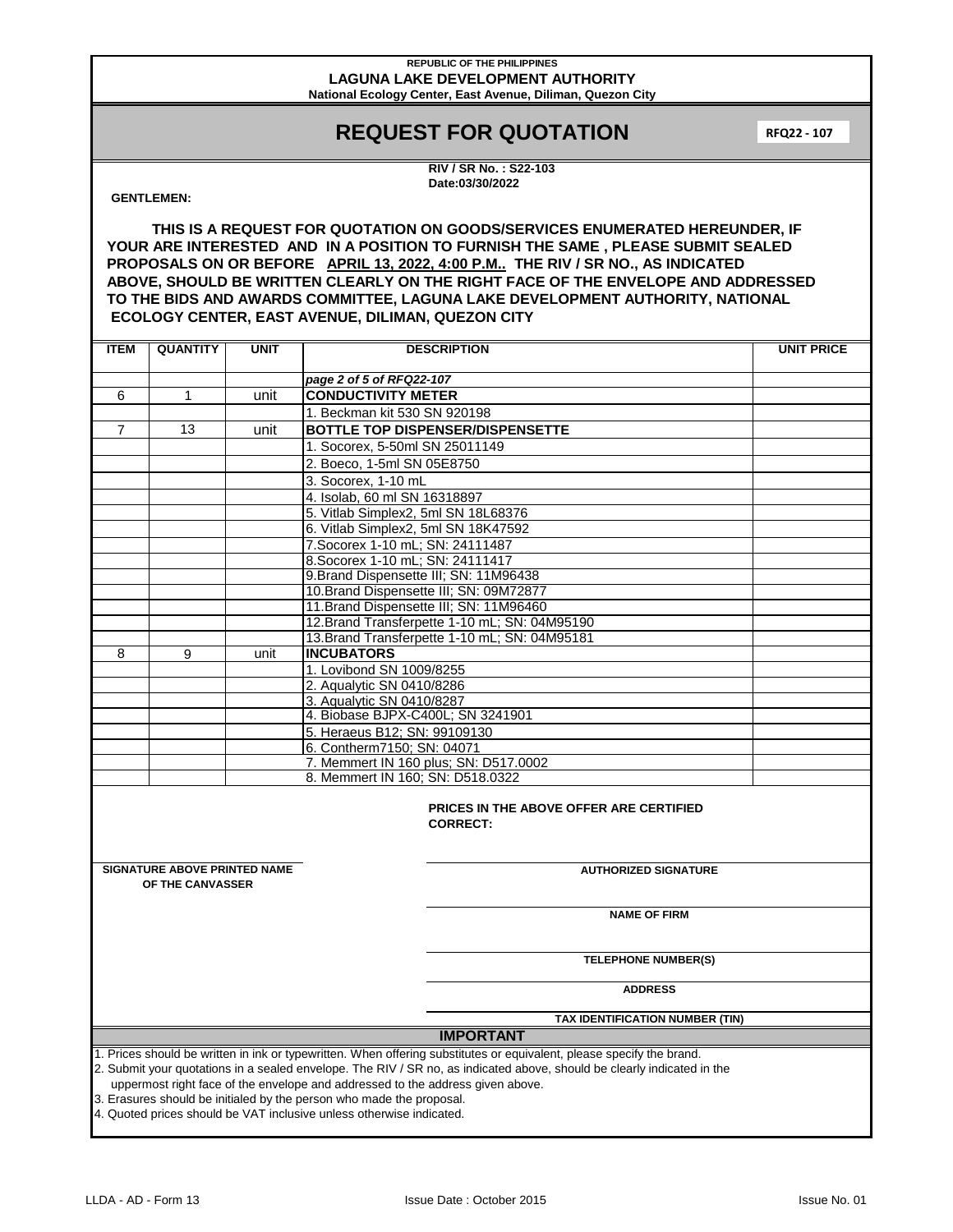# **REQUEST FOR QUOTATION**

**RFQ22 - 107**

**RIV / SR No. : S22-103 Date:03/30/2022**

### **GENTLEMEN:**

**THIS IS A REQUEST FOR QUOTATION ON GOODS/SERVICES ENUMERATED HEREUNDER, IF YOUR ARE INTERESTED AND IN A POSITION TO FURNISH THE SAME , PLEASE SUBMIT SEALED PROPOSALS ON OR BEFORE APRIL 13, 2022, 4:00 P.M.. THE RIV / SR NO., AS INDICATED ABOVE, SHOULD BE WRITTEN CLEARLY ON THE RIGHT FACE OF THE ENVELOPE AND ADDRESSED TO THE BIDS AND AWARDS COMMITTEE, LAGUNA LAKE DEVELOPMENT AUTHORITY, NATIONAL ECOLOGY CENTER, EAST AVENUE, DILIMAN, QUEZON CITY**

| <b>ITEM</b>                                                                                                             | <b>QUANTITY</b>                                                      | <b>UNIT</b> | <b>DESCRIPTION</b>                                           | <b>UNIT PRICE</b> |  |
|-------------------------------------------------------------------------------------------------------------------------|----------------------------------------------------------------------|-------------|--------------------------------------------------------------|-------------------|--|
|                                                                                                                         |                                                                      |             |                                                              |                   |  |
|                                                                                                                         |                                                                      |             | page 3 of 5 of RFQ22-107<br>9. Memmert IN 160; SN: D518.0325 |                   |  |
|                                                                                                                         | 4                                                                    |             | <b>THERMOMETER</b>                                           |                   |  |
| 9                                                                                                                       |                                                                      | unit        |                                                              |                   |  |
|                                                                                                                         |                                                                      |             | 1. Armored Thermometer, La Motte 545                         |                   |  |
|                                                                                                                         |                                                                      |             | 2. Traceable Digital Thermometer SN Nos.: 170811748          |                   |  |
|                                                                                                                         |                                                                      |             | 3. Taylor; SN:9317454                                        |                   |  |
|                                                                                                                         |                                                                      |             | 4. Control 4470; SN: 160149070                               |                   |  |
| 10                                                                                                                      | $\mathbf{1}$                                                         | unit        | <b>CENTRIFUGE</b>                                            |                   |  |
|                                                                                                                         |                                                                      |             | 1. Centrifuge Gemmy PLC-04 SN:810004                         |                   |  |
| 11                                                                                                                      | 9                                                                    | unit        | <b>MICROSCOPE</b>                                            |                   |  |
|                                                                                                                         |                                                                      |             | 1. Olympus CK40F SN: 9J0279                                  |                   |  |
|                                                                                                                         |                                                                      |             | 2. Meiji SN: 800099                                          |                   |  |
|                                                                                                                         |                                                                      |             | 3. Ceti-Sonar SN: M-T4300                                    |                   |  |
|                                                                                                                         |                                                                      |             | 4. Steddy T 7300 SN: 47049                                   |                   |  |
|                                                                                                                         |                                                                      |             | 5. Cole Palmer SN: 2002-0204                                 |                   |  |
|                                                                                                                         |                                                                      |             | 6. Unitron SN: 8-2441                                        |                   |  |
|                                                                                                                         |                                                                      |             | 7. Compound Microscope SN: 150094                            |                   |  |
|                                                                                                                         |                                                                      |             | 8. Cole Parmer Binocular SN: 30601223                        |                   |  |
|                                                                                                                         |                                                                      |             | 9. American Optical one fifty SN: 229119                     |                   |  |
| 12                                                                                                                      | $\mathbf{1}$                                                         | unit        | <b>SPECTROPHOTOMETER</b>                                     |                   |  |
|                                                                                                                         |                                                                      |             | 1. Metertech Spectrophotometer SP-870 Plus                   |                   |  |
| 13                                                                                                                      | $\overline{2}$                                                       | unit        | <b>ANALYTICAL BALANCE</b>                                    |                   |  |
|                                                                                                                         |                                                                      |             | 1. Shimadzu ATX 224; SN: D307035959                          |                   |  |
|                                                                                                                         |                                                                      |             | 2. Sartorius TE214S; SN 26291124                             |                   |  |
| 14                                                                                                                      | 1                                                                    | unit        | <b>AUTOCLAVE</b>                                             |                   |  |
|                                                                                                                         |                                                                      |             | 1. ALP Autoclave CL32L SN: 808447                            |                   |  |
| PRICES IN THE ABOVE OFFER ARE CERTIFIED<br><b>CORRECT:</b>                                                              |                                                                      |             |                                                              |                   |  |
|                                                                                                                         | <b>SIGNATURE ABOVE PRINTED NAME</b>                                  |             | <b>AUTHORIZED SIGNATURE</b>                                  |                   |  |
|                                                                                                                         | OF THE CANVASSER                                                     |             |                                                              |                   |  |
|                                                                                                                         |                                                                      |             |                                                              |                   |  |
|                                                                                                                         |                                                                      |             | <b>NAME OF FIRM</b>                                          |                   |  |
|                                                                                                                         |                                                                      |             |                                                              |                   |  |
|                                                                                                                         |                                                                      |             | <b>TELEPHONE NUMBER(S)</b>                                   |                   |  |
|                                                                                                                         |                                                                      |             |                                                              |                   |  |
|                                                                                                                         |                                                                      |             | <b>ADDRESS</b>                                               |                   |  |
| TAX IDENTIFICATION NUMBER (TIN)                                                                                         |                                                                      |             |                                                              |                   |  |
| <b>IMPORTANT</b>                                                                                                        |                                                                      |             |                                                              |                   |  |
| 1. Prices should be written in ink or typewritten. When offering substitutes or equivalent, please specify the brand.   |                                                                      |             |                                                              |                   |  |
| 2. Submit your quotations in a sealed envelope. The RIV / SR no, as indicated above, should be clearly indicated in the |                                                                      |             |                                                              |                   |  |
| uppermost right face of the envelope and addressed to the address given above.                                          |                                                                      |             |                                                              |                   |  |
|                                                                                                                         | 3. Erasures should be initialed by the person who made the proposal. |             |                                                              |                   |  |
|                                                                                                                         | 4. Quoted prices should be VAT inclusive unless otherwise indicated. |             |                                                              |                   |  |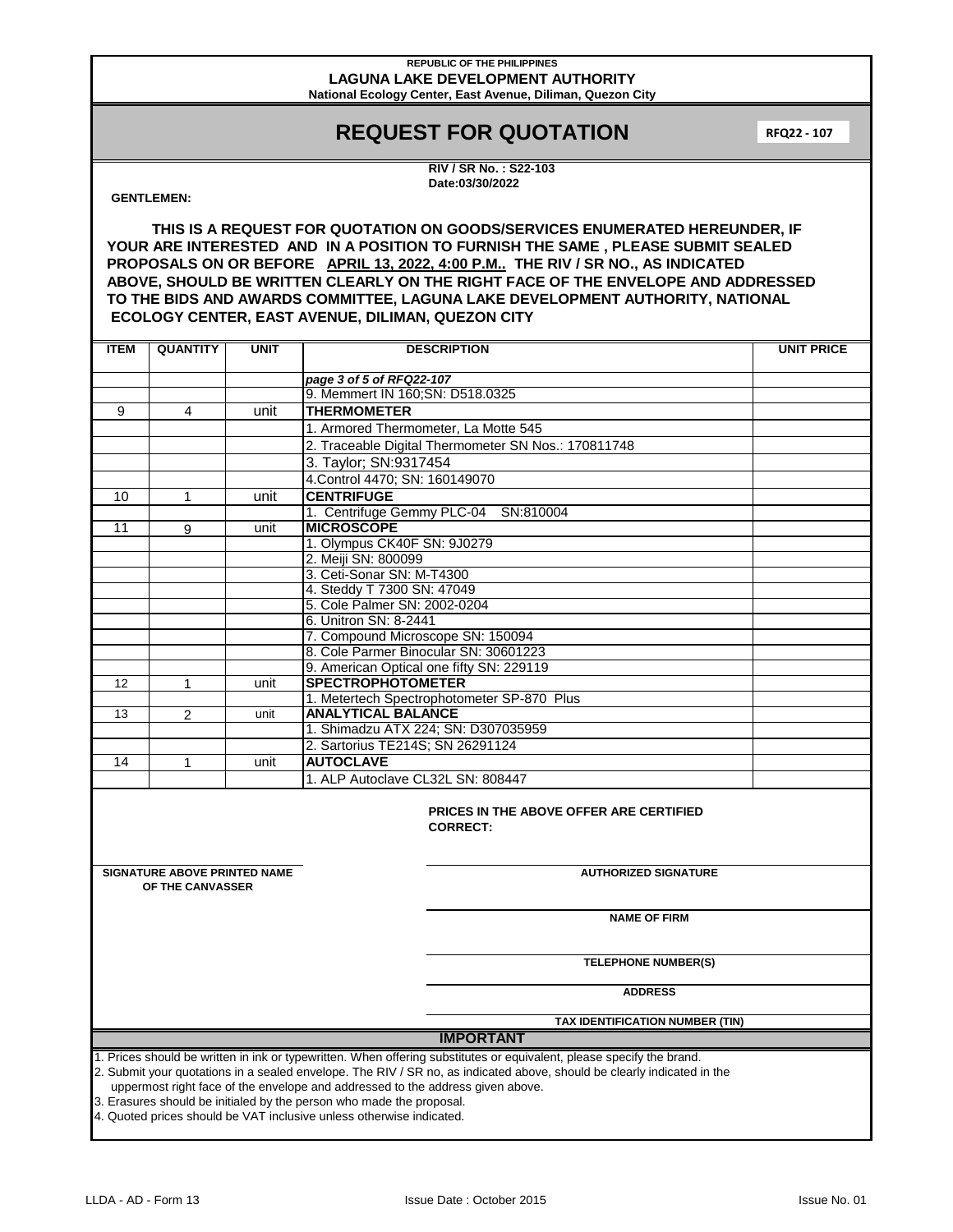# **REQUEST FOR QUOTATION**

**RFQ22 - 107**

**RIV / SR No. : S22-103 Date:03/30/2022**

## **GENTLEMEN:**

**THIS IS A REQUEST FOR QUOTATION ON GOODS/SERVICES ENUMERATED HEREUNDER, IF YOUR ARE INTERESTED AND IN A POSITION TO FURNISH THE SAME , PLEASE SUBMIT SEALED PROPOSALS ON OR BEFORE APRIL 13, 2022, 4:00 P.M.. THE RIV / SR NO., AS INDICATED ABOVE, SHOULD BE WRITTEN CLEARLY ON THE RIGHT FACE OF THE ENVELOPE AND ADDRESSED TO THE BIDS AND AWARDS COMMITTEE, LAGUNA LAKE DEVELOPMENT AUTHORITY, NATIONAL ECOLOGY CENTER, EAST AVENUE, DILIMAN, QUEZON CITY**

| <b>ITEM</b>                                                                                                                                                                                               | <b>QUANTITY</b>                                            | <b>UNIT</b> | <b>DESCRIPTION</b>                                          | <b>UNIT PRICE</b> |  |
|-----------------------------------------------------------------------------------------------------------------------------------------------------------------------------------------------------------|------------------------------------------------------------|-------------|-------------------------------------------------------------|-------------------|--|
|                                                                                                                                                                                                           |                                                            |             |                                                             |                   |  |
|                                                                                                                                                                                                           | $\mathbf{1}$                                               |             | page 4 of 5 of RFQ22-107                                    |                   |  |
| 15                                                                                                                                                                                                        |                                                            | unit        | <b>PHARMA REFRIGERATOR</b><br>1. Levins YC-315L SN:19043088 |                   |  |
| 16                                                                                                                                                                                                        | 3                                                          | unit        | <b>REFRIGERATORS</b>                                        |                   |  |
|                                                                                                                                                                                                           |                                                            |             | 1. LG GR-M432HLHL                                           |                   |  |
|                                                                                                                                                                                                           |                                                            |             | 2. GE 2-Door                                                |                   |  |
|                                                                                                                                                                                                           |                                                            |             | 3. Whirpool 6WB195USS                                       |                   |  |
|                                                                                                                                                                                                           | 1                                                          |             | <b>THERMOREACTOR</b>                                        |                   |  |
| 17                                                                                                                                                                                                        |                                                            | unit        |                                                             |                   |  |
|                                                                                                                                                                                                           |                                                            |             | 1. Thermoreactor Grant QBH2                                 |                   |  |
| 18                                                                                                                                                                                                        | 1                                                          | unit        | <b>pH/ISE/CONDUCTIVITY/D.O. METER</b>                       |                   |  |
|                                                                                                                                                                                                           |                                                            |             | 1. Orion Multimeter Versa Star Pro                          |                   |  |
| 19                                                                                                                                                                                                        | 1                                                          | unit        | <b>MUFFLE FURNACE</b>                                       |                   |  |
|                                                                                                                                                                                                           |                                                            |             | 1. Labtech LEF 16501                                        |                   |  |
|                                                                                                                                                                                                           |                                                            |             |                                                             |                   |  |
|                                                                                                                                                                                                           |                                                            |             | Scope of Work:                                              |                   |  |
|                                                                                                                                                                                                           |                                                            |             | 1. Physical check up of each unit                           |                   |  |
|                                                                                                                                                                                                           |                                                            |             | 2. Functional test for proper operation of each control     |                   |  |
|                                                                                                                                                                                                           |                                                            |             | 3. Calibration of the unit                                  |                   |  |
|                                                                                                                                                                                                           |                                                            |             | 4. Cleaning of the unit                                     |                   |  |
|                                                                                                                                                                                                           |                                                            |             | 5. Test run of the unit                                     |                   |  |
|                                                                                                                                                                                                           |                                                            |             | 6. Issuance of calibration certificate                      |                   |  |
|                                                                                                                                                                                                           |                                                            |             | 7. Service provider must be ISO accredited/certified.       |                   |  |
|                                                                                                                                                                                                           |                                                            |             |                                                             |                   |  |
|                                                                                                                                                                                                           |                                                            |             | Note:                                                       |                   |  |
|                                                                                                                                                                                                           |                                                            |             | To be evaluated and awarded on a per item basis.            |                   |  |
|                                                                                                                                                                                                           | PRICES IN THE ABOVE OFFER ARE CERTIFIED<br><b>CORRECT:</b> |             |                                                             |                   |  |
|                                                                                                                                                                                                           | <b>SIGNATURE ABOVE PRINTED NAME</b>                        |             | <b>AUTHORIZED SIGNATURE</b>                                 |                   |  |
|                                                                                                                                                                                                           | OF THE CANVASSER                                           |             |                                                             |                   |  |
|                                                                                                                                                                                                           |                                                            |             | <b>NAME OF FIRM</b>                                         |                   |  |
|                                                                                                                                                                                                           |                                                            |             | <b>TELEPHONE NUMBER(S)</b>                                  |                   |  |
|                                                                                                                                                                                                           |                                                            |             |                                                             |                   |  |
|                                                                                                                                                                                                           |                                                            |             | <b>ADDRESS</b>                                              |                   |  |
|                                                                                                                                                                                                           | TAX IDENTIFICATION NUMBER (TIN)                            |             |                                                             |                   |  |
| <b>IMPORTANT</b>                                                                                                                                                                                          |                                                            |             |                                                             |                   |  |
| 1. Prices should be written in ink or typewritten. When offering substitutes or equivalent, please specify the brand.                                                                                     |                                                            |             |                                                             |                   |  |
| 2. Submit your quotations in a sealed envelope. The RIV / SR no, as indicated above, should be clearly indicated in the<br>uppermost right face of the envelope and addressed to the address given above. |                                                            |             |                                                             |                   |  |
|                                                                                                                                                                                                           |                                                            |             |                                                             |                   |  |
| 3. Erasures should be initialed by the person who made the proposal.<br>4. Quoted prices should be VAT inclusive unless otherwise indicated.                                                              |                                                            |             |                                                             |                   |  |